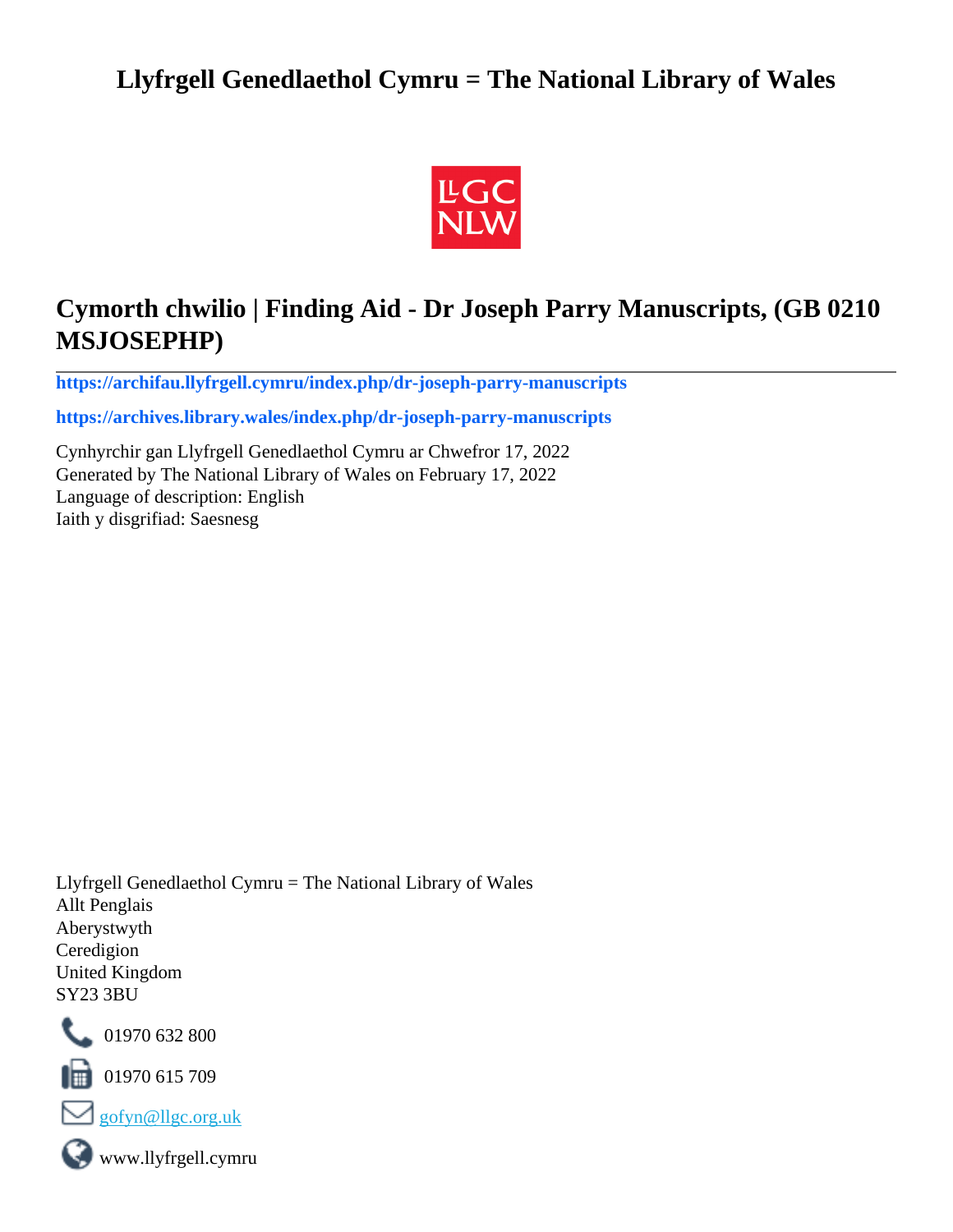# **Tabl cynnwys | Table of contents**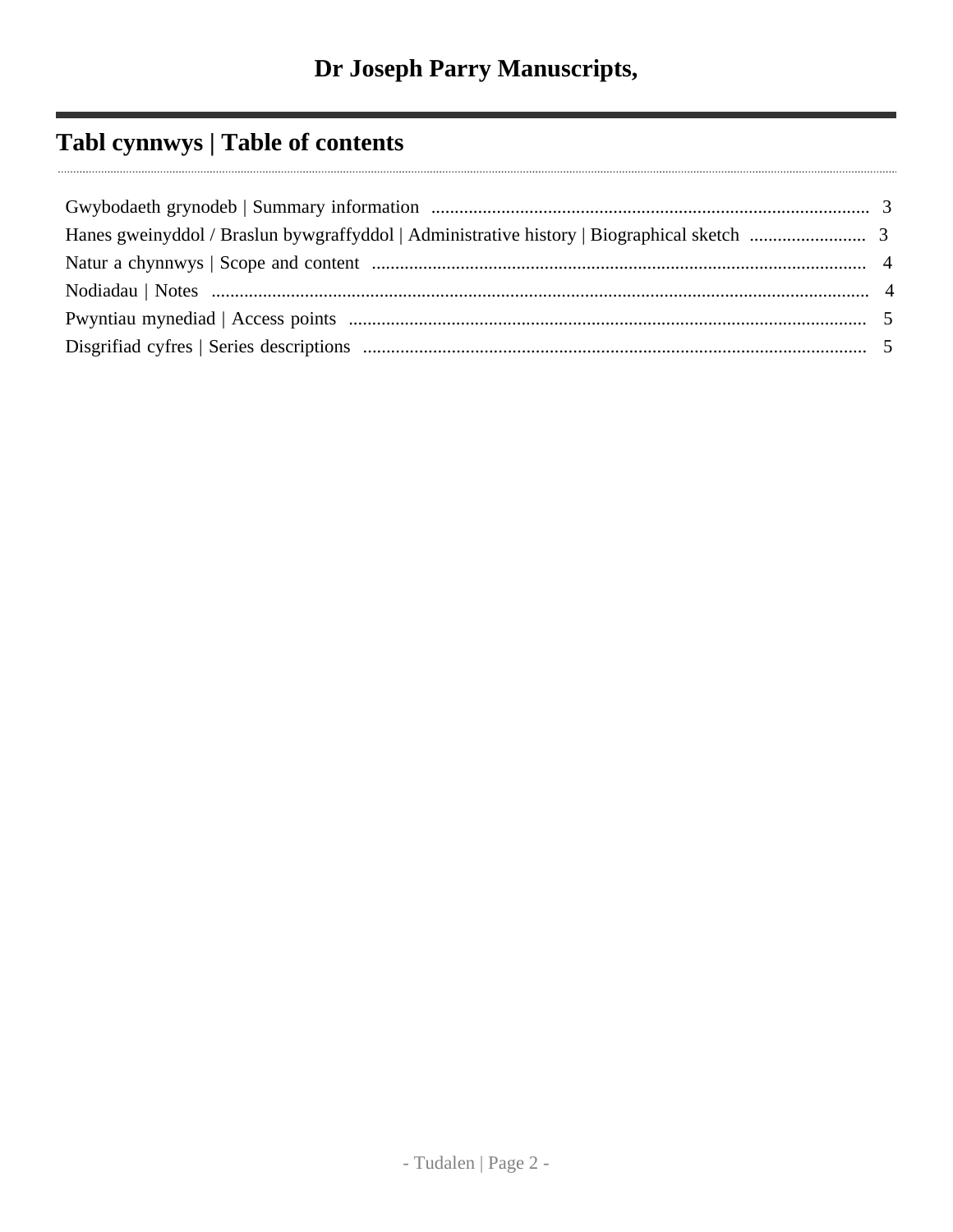### <span id="page-2-0"></span>**Crynodeb o wybodaeth | Summary of information**

| <b>Lleoliad   Repository:</b>                                                       | Llyfrgell Genedlaethol Cymru = The National Library of Wales |
|-------------------------------------------------------------------------------------|--------------------------------------------------------------|
| <b>Teitl   Title:</b>                                                               | Dr Joseph Parry Manuscripts,                                 |
| Cod cyfeirnod  <br><b>Reference code:</b>                                           | GB 0210 MSJOSEPHP                                            |
| Virtua system control<br>number [alternative]:                                      | vtls006107637                                                |
| <b>Dyddiad</b>   Date:                                                              | [early 1860s]-1903 / (dyddiad creu   date of creation)       |
| Disgrifiad ffisegol  <br><b>Physical description:</b>                               | 20 volumes.                                                  |
| <b>Iaith   Language:</b>                                                            | No linguistic content                                        |
| <b>Iaith   Language:</b>                                                            | Welsh                                                        |
| <b>Iaith   Language:</b>                                                            | English                                                      |
| Dyddiadau creu,<br>golygu a dileu   Dates<br>of creation, revision<br>and deletion: | May 2011.                                                    |
| Nodyn   Note<br>[generalNote]:                                                      | Title based on contents.                                     |
| Nodyn   Note<br>[generalNote]:                                                      | Formerly Dr Joseph Parry MSS 1-18.                           |

## <span id="page-2-1"></span>**Hanes gweinyddol / Braslun bywgraffyddol | Administrative history | Biographical sketch**

#### **Nodyn | Note**

Joseph Parry (1841-1903), musician and composer, was born in Merthyr Tydfil within a musical and choral environment. In 1854 the family moved to Pennsylvania, where Parry worked in iron rollingmills while studying music in his spare time. His successes in composition competitions at the National Eisteddfod of Wales during 1863-1864 led to the establishment of a fund which enabled Parry to study at the Royal Academy of Music from 1868 to 1871. Having gained his degree, Parry returned to the United States, where he established a private music school before, in 1874, being appointed professor and head of the new department of music at University College, Aberystwyth, a post he held for the following six years. In 1878 he gained a Mus. Doc. (Cantab.) degree. From 1881 to 1888 Parry served as organist of Ebenezer Chapel, Swansea, and as head of a musical college which he founded, and from 1888 until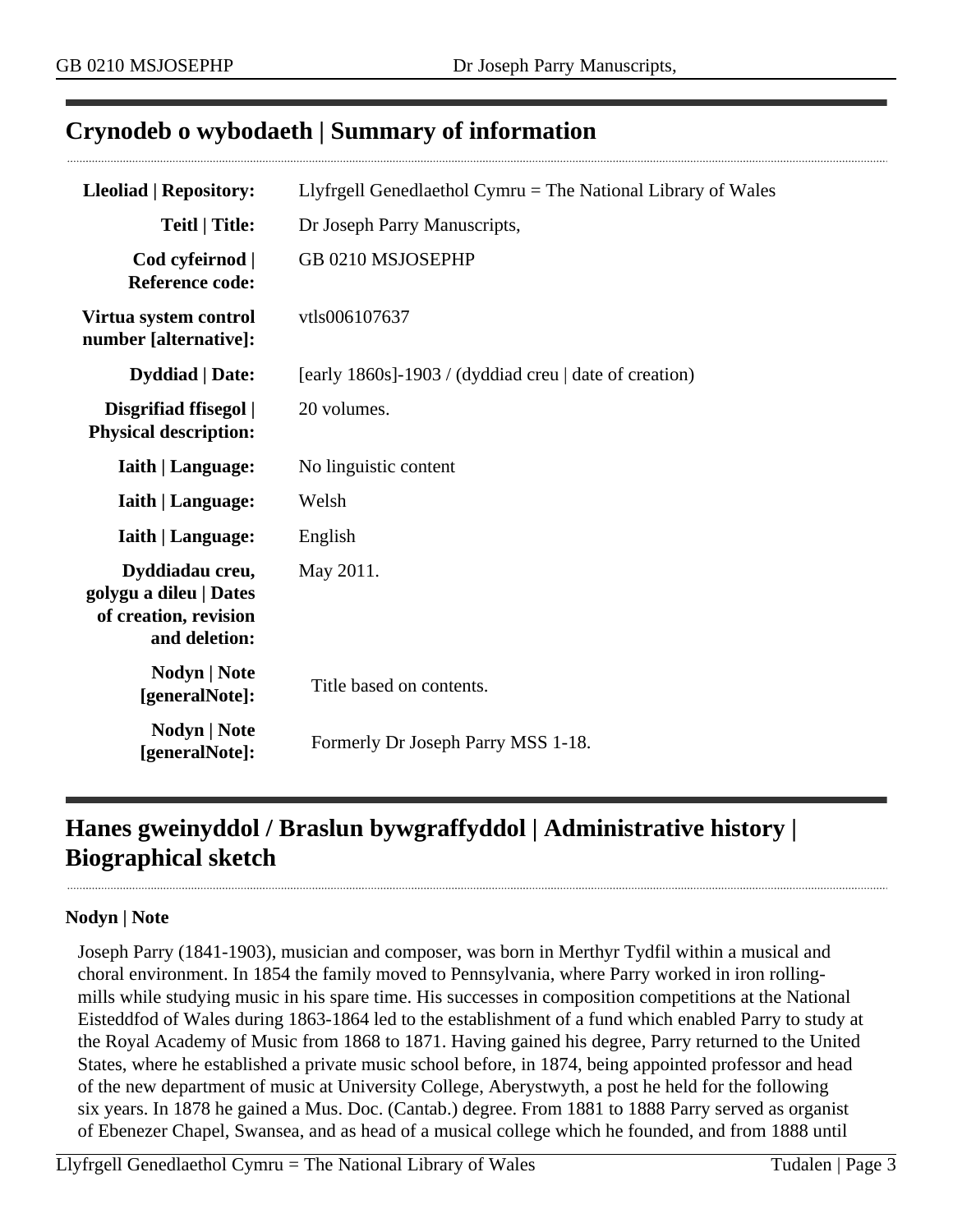his death in 1903 he was lecturer in music at University College, Cardiff. Parry was a prolific composer of songs, choruses, anthems, hymns, and some instrumental works. He wrote several operas, of which 'Blodwen' (1880) enjoyed some five hundred performances by 1896. Among Parry's other major works are the oratorios 'Emmanuel' (1880) and 'Saul' (1892), and the cantata 'Nebuchadnezzar' (1884). His hymn-tune 'Aberystwyth' has become a classic.

## <span id="page-3-0"></span>**Natur a chynnwys | Scope and content**

Music manuscripts, [early 1860s]-[late 1890s], of Dr Joseph Parry, including orchestral suites, overtures and symphonies, piano sonatas and preludes and fugues for the organ (accumulated by his publishers, Snell & Sons); together with a draft autobiography and other papers, 1871-1903 (in the possession of his daughter).

### <span id="page-3-1"></span>**Nodiadau | Notes**

#### **Nodiadau teitl | Title notes**

#### **Ffynhonnell | Immediate source of acquisition**

NLW MSS 9281-9297; Messrs Snell & Sons; Swansea; Purchase (with NLW MSS 9298-9299); October 1934 NLW MSS 9459F, 9660-1; Mrs E. W. Waite (i.e. Annie Edna Waite), Joseph Parry's daughter; Barry; Purchase; May 1935

#### **Trefniant | Arrangement**

Arranged according to NLW reference numbers: NLW MSS 9281-9297, 9459, 9660-9661.

#### **Amodau rheoli defnydd | Conditions governing use**

Usual copyright laws apply.

#### **Rhestrau cymorth | Finding aids**

The descriptions are also available in the Handlist of Manuscripts in the National Library of Wales, Volume III (Aberystwyth, 1961), pp. 132-133, 146, 160.

#### **Disgrifiadau deunydd | Related material**

See also NLW MSS 19761-19763, 19772-19826 (part of NLW, Snell and Sons Collection of Music Manuscripts).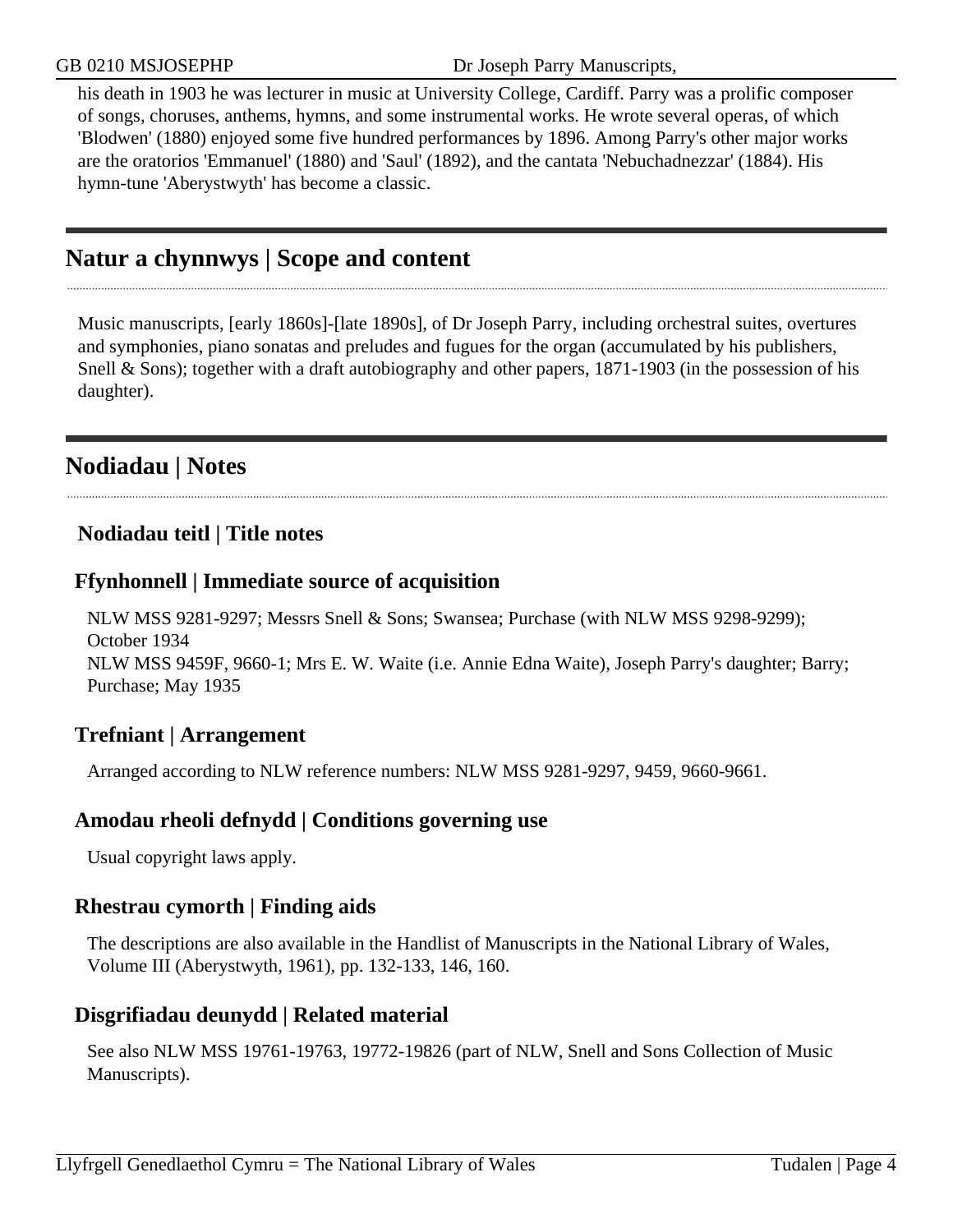#### **Nodiadau eraill | Other notes**

• **Dynodwr sefydliad | Institution identifier**: Llyfrgell Genedlaethol Cymru = The National Library of Wales

# <span id="page-4-0"></span>**Pwyntiau mynediad | Access points**

• Parry, Joseph, 1841-1903 -- Archives. (pwnc) | (subject)

## <span id="page-4-1"></span>**Disgrifiad cyfres | Series descriptions**

| Cod cyfeirnod        | Teitl   Title                                                                                                                                                                  | Dyddiadau   Dates | Disgrifiad ffisegol   Physical |
|----------------------|--------------------------------------------------------------------------------------------------------------------------------------------------------------------------------|-------------------|--------------------------------|
| Reference code       |                                                                                                                                                                                |                   | description                    |
| <b>NLW MS 9281E.</b> | File - An orchestral suite,                                                                                                                                                    | [1860x1900]       |                                |
| vtls006107646        |                                                                                                                                                                                |                   |                                |
|                      | Crëwr   Creator:                                                                                                                                                               |                   |                                |
|                      | Joseph Parry.                                                                                                                                                                  |                   |                                |
|                      | Natur a chynnwys / Scope and content:                                                                                                                                          |                   |                                |
|                      | An orchestral suite of three tone statuettes - Regret, Mirth, and Courage - by Joseph Parry.                                                                                   |                   |                                |
|                      | Nodyn   Note [generalNote]:                                                                                                                                                    |                   |                                |
|                      | Title based on contents.                                                                                                                                                       |                   |                                |
|                      | Nodyn   Note [generalNote]:                                                                                                                                                    |                   |                                |
|                      | Formerly Dr Joseph Parry MS 1.                                                                                                                                                 |                   |                                |
|                      | Nodyn   Note [generalNote]:                                                                                                                                                    |                   |                                |
|                      | Preferred citation: NLW MS 9281E.                                                                                                                                              |                   |                                |
|                      | Lleoliad ffisegol   Physical location:                                                                                                                                         |                   |                                |
|                      | ARCH/MSS (GB0210)                                                                                                                                                              |                   |                                |
| <b>NLW MS 9282D.</b> | File - An orchestral suite,                                                                                                                                                    | [1860x1900]       |                                |
| vtls006107651        |                                                                                                                                                                                |                   |                                |
|                      | Crëwr / Creator:                                                                                                                                                               |                   |                                |
|                      | Joseph Parry.                                                                                                                                                                  |                   |                                |
|                      | Natur a chynnwys / Scope and content:                                                                                                                                          |                   |                                |
|                      | The separate scores of the orchestral suite of three tone statuettes for violins, violas, cello, cornets, flutes,<br>trombones, oboes, clarinet, drums, triangle, and cymbals. |                   |                                |
|                      | Nodyn   Note [generalNote]:                                                                                                                                                    |                   |                                |
|                      | Title based on contents.                                                                                                                                                       |                   |                                |
|                      | Nodyn   Note [generalNote]:                                                                                                                                                    |                   |                                |
|                      | Formerly Dr Joseph Parry MS 2.                                                                                                                                                 |                   |                                |
|                      | Nodyn   Note [generalNote]:                                                                                                                                                    |                   |                                |
|                      | Preferred citation: NLW MS 9282D.                                                                                                                                              |                   |                                |
|                      | Lleoliad ffisegol   Physical location:                                                                                                                                         |                   |                                |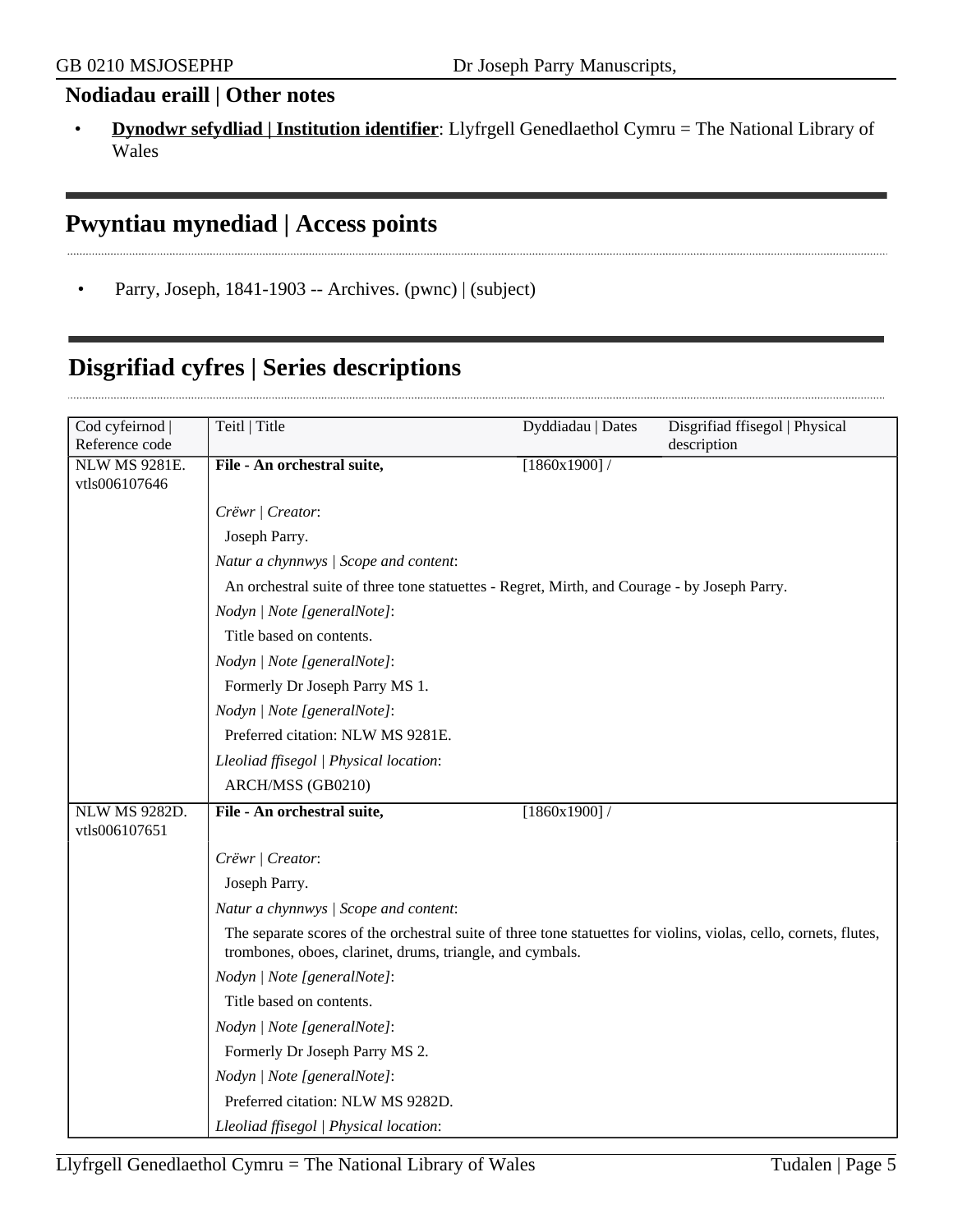|                                       | ARCH/MSS (GB0210)                                                                                                                                                                                                             |
|---------------------------------------|-------------------------------------------------------------------------------------------------------------------------------------------------------------------------------------------------------------------------------|
| NLW MS 9283D.                         | File - An Arthurian orchestral ballad,<br>1891 /                                                                                                                                                                              |
| vtls006107656                         |                                                                                                                                                                                                                               |
|                                       | Crëwr   Creator:                                                                                                                                                                                                              |
|                                       | Joseph Parry.                                                                                                                                                                                                                 |
|                                       | Natur a chynnwys / Scope and content:                                                                                                                                                                                         |
|                                       | An orchestral ballad on the Arthurian legend of Peredur by Dr Joseph Parry, with separate scores for<br>violins, violas, 'cello, cornets, flutes, oboes, trumpet, trombones, clarinet, drums, cymbals, and bassoons,<br>1891. |
|                                       | Nodyn   Note [generalNote]:                                                                                                                                                                                                   |
|                                       | Title based on contents.                                                                                                                                                                                                      |
|                                       | Nodyn   Note [generalNote]:                                                                                                                                                                                                   |
|                                       | Formerly Dr Joseph Parry MS 3.                                                                                                                                                                                                |
|                                       | Nodyn   Note [generalNote]:                                                                                                                                                                                                   |
|                                       | Preferred citation: NLW MS 9283D.                                                                                                                                                                                             |
|                                       | Lleoliad ffisegol   Physical location:                                                                                                                                                                                        |
|                                       | ARCH/MSS (GB0210)                                                                                                                                                                                                             |
| <b>NLW MS 9284E.</b>                  | File - An orchestral overture,<br>[1874x1880]/                                                                                                                                                                                |
| vtls006107657                         |                                                                                                                                                                                                                               |
|                                       | Crëwr   Creator:                                                                                                                                                                                                              |
|                                       | Joseph Parry.                                                                                                                                                                                                                 |
|                                       | Natur a chynnwys / Scope and content:                                                                                                                                                                                         |
|                                       | The score of 'Tydfil', an orchestral overture by Dr. Joseph Parry.                                                                                                                                                            |
|                                       | Nodyn   Note [generalNote]:                                                                                                                                                                                                   |
|                                       | Title based on contents.                                                                                                                                                                                                      |
|                                       | Nodyn   Note [generalNote]:                                                                                                                                                                                                   |
|                                       | Formerly Dr Joseph Parry MS 4.                                                                                                                                                                                                |
|                                       | Nodyn   Note [generalNote]:                                                                                                                                                                                                   |
|                                       | Preferred citation: NLW MS 9284E.                                                                                                                                                                                             |
|                                       | Lleoliad ffisegol   Physical location:                                                                                                                                                                                        |
|                                       | ARCH/MSS (GB0210)                                                                                                                                                                                                             |
| <b>NLW MS 9285D.</b><br>vtls006107658 | File - An orchestral overture,<br>1869/                                                                                                                                                                                       |
|                                       | Crëwr   Creator:                                                                                                                                                                                                              |
|                                       | Joseph Parry.                                                                                                                                                                                                                 |
|                                       | Natur a chynnwys / Scope and content:                                                                                                                                                                                         |
|                                       | The score of an orchestral overture in D Major (No. 1), by Dr Joseph Parry, dated London, 9 October<br>1869.                                                                                                                  |
|                                       | Nodyn   Note [generalNote]:                                                                                                                                                                                                   |
|                                       | Title based on contents.                                                                                                                                                                                                      |
|                                       | Nodyn   Note [generalNote]:                                                                                                                                                                                                   |
|                                       | Formerly Dr Joseph Parry MS 5.                                                                                                                                                                                                |
|                                       | Nodyn   Note [generalNote]:                                                                                                                                                                                                   |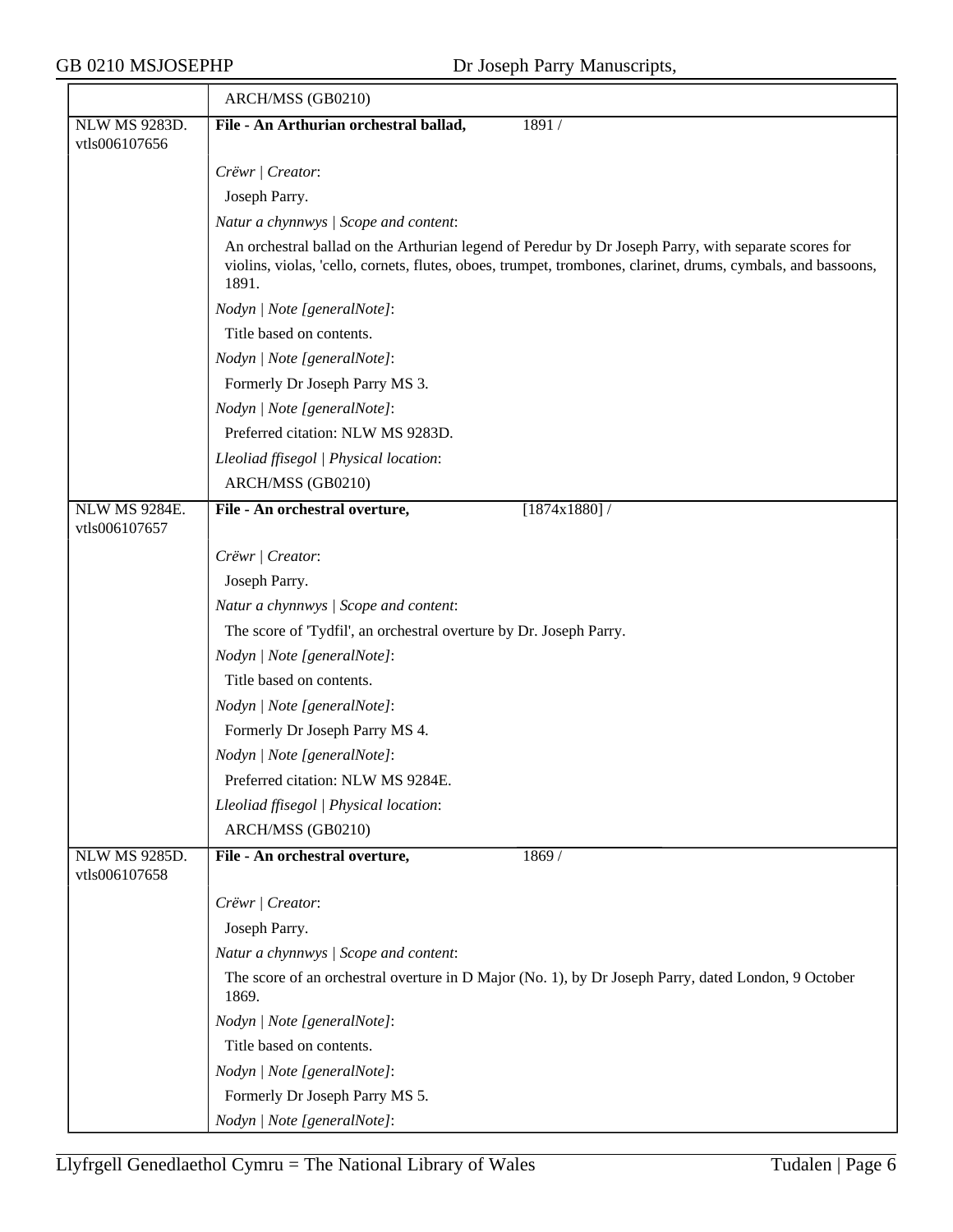|                                       | Preferred citation: NLW MS 9285D.                                                                                                       |
|---------------------------------------|-----------------------------------------------------------------------------------------------------------------------------------------|
|                                       | Lleoliad ffisegol   Physical location:                                                                                                  |
|                                       | ARCH/MSS (GB0210)                                                                                                                       |
| <b>NLW MS 9286D.</b><br>vtls006107659 | File - An orchestral overture,<br>$[1869]$ /                                                                                            |
|                                       | Crëwr   Creator:                                                                                                                        |
|                                       | Joseph Parry.                                                                                                                           |
|                                       | Natur a chynnwys / Scope and content:                                                                                                   |
|                                       | The separate score of the overture in D Major (No. 1), for violins, violas, 'cello, clarinets, oboes, cornets,<br>trombones, and drums. |
|                                       | Nodyn   Note [generalNote]:                                                                                                             |
|                                       | Title based on contents.                                                                                                                |
|                                       | Nodyn   Note [generalNote]:                                                                                                             |
|                                       | Formerly Dr Joseph Parry MS 6.                                                                                                          |
|                                       | Nodyn   Note [generalNote]:                                                                                                             |
|                                       | Preferred citation: NLW MS 9286D.                                                                                                       |
|                                       | Lleoliad ffisegol   Physical location:                                                                                                  |
|                                       | ARCH/MSS (GB0210)                                                                                                                       |
| <b>NLW MS 9287E.</b><br>vtls006108074 | [1860x1900]<br>File - An orchestral symphony,                                                                                           |
|                                       | Crëwr   Creator:                                                                                                                        |
|                                       | Joseph Parry.                                                                                                                           |
|                                       | Natur a chynnwys / Scope and content:                                                                                                   |
|                                       | The score of the first and second movements of an orchestral symphony in D Minor by Dr. Joseph Parry.                                   |
|                                       | Nodyn   Note [generalNote]:                                                                                                             |
|                                       | Title based on contents.                                                                                                                |
|                                       | Nodyn   Note [generalNote]:                                                                                                             |
|                                       | Formerly Dr Joseph Parry MS 7.                                                                                                          |
|                                       | Nodyn   Note [generalNote]:                                                                                                             |
|                                       | Preferred citation: NLW MS 9287E.                                                                                                       |
|                                       | Lleoliad ffisegol   Physical location:                                                                                                  |
|                                       | ARCH/MSS (GB0210)                                                                                                                       |
| <b>NLW MS 9288E.</b><br>vtls006108083 | File - An orchestral symphony,<br>1869/                                                                                                 |
|                                       | Crëwr   Creator:                                                                                                                        |
|                                       | Joseph Parry.                                                                                                                           |
|                                       | Natur a chynnwys / Scope and content:                                                                                                   |
|                                       | The score of an orchestral symphony in C by Dr Joseph Parry, March 1869.                                                                |
|                                       | Nodyn   Note [generalNote]:                                                                                                             |
|                                       | Title based on contents.                                                                                                                |
|                                       | Nodyn   Note [generalNote]:                                                                                                             |
|                                       | Formerly Dr Joseph Parry MS 8.                                                                                                          |
|                                       | Nodyn   Note [generalNote]:                                                                                                             |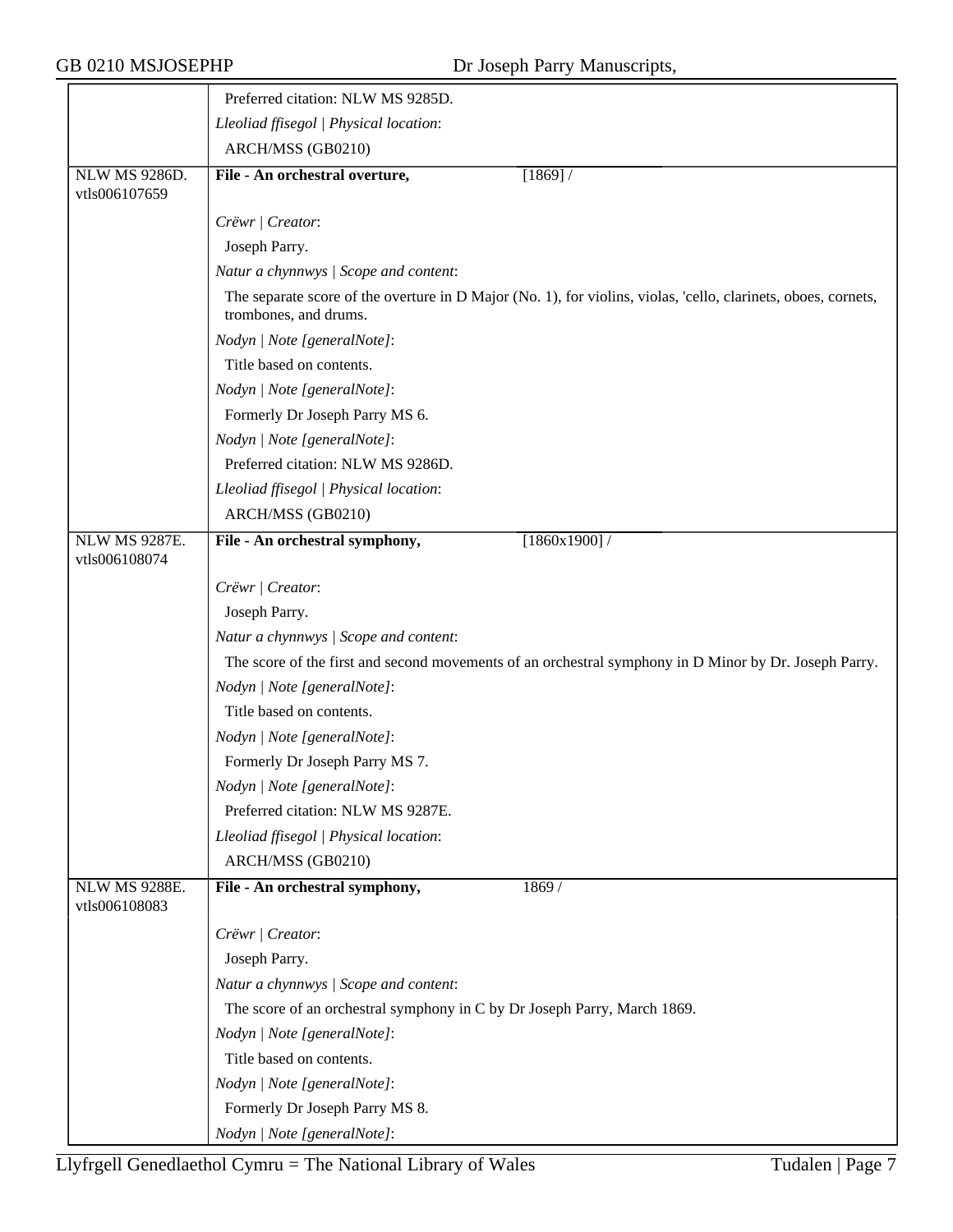|                                       | Preferred citation: NLW MS 9288E.                                                                                                                                         |
|---------------------------------------|---------------------------------------------------------------------------------------------------------------------------------------------------------------------------|
|                                       | Lleoliad ffisegol   Physical location:                                                                                                                                    |
|                                       | ARCH/MSS (GB0210)                                                                                                                                                         |
| <b>NLW MS 9289D.</b><br>vtls006108094 | File - An orchestral symphony,<br>$[1860x1900]$ /                                                                                                                         |
|                                       | Crëwr   Creator:                                                                                                                                                          |
|                                       | Joseph Parry.                                                                                                                                                             |
|                                       | Natur a chynnwys / Scope and content:                                                                                                                                     |
|                                       | The first movement of symphony No. 1 in D Minor by Dr Joseph Parry; the separate scores for violins,<br>violas, 'cello, clarinets, trombones, oboes, cornets, and flutes. |
|                                       | Nodyn   Note [generalNote]:                                                                                                                                               |
|                                       | Title based on contents.                                                                                                                                                  |
|                                       | Nodyn   Note [generalNote]:                                                                                                                                               |
|                                       | Formerly Dr Joseph Parry MS 9.                                                                                                                                            |
|                                       | Nodyn   Note [generalNote]:                                                                                                                                               |
|                                       | Preferred citation: NLW MS 9289D.                                                                                                                                         |
|                                       | Lleoliad ffisegol   Physical location:                                                                                                                                    |
|                                       | ARCH/MSS (GB0210)                                                                                                                                                         |
| <b>NLW MS 9290D.</b><br>vtls006108105 | $[1860x1900]$ /<br>File - An orchestral composition,                                                                                                                      |
|                                       | Crëwr   Creator:                                                                                                                                                          |
|                                       | Joseph Parry.                                                                                                                                                             |
|                                       | Natur a chynnwys / Scope and content:                                                                                                                                     |
|                                       | 'Sleep', an orchestral composition by Dr Joseph Parry; the separate score for violins, violas, 'cello,<br>cornets, trombones, and flutes.                                 |
|                                       | Nodyn   Note [generalNote]:                                                                                                                                               |
|                                       | Title based on contents.                                                                                                                                                  |
|                                       | Nodyn   Note [generalNote]:                                                                                                                                               |
|                                       | Formerly Dr Joseph Parry MS 10.                                                                                                                                           |
|                                       | Nodyn   Note [generalNote]:                                                                                                                                               |
|                                       | Preferred citation: NLW MS 9290D.                                                                                                                                         |
|                                       | Lleoliad ffisegol   Physical location:                                                                                                                                    |
|                                       | ARCH/MSS (GB0210)                                                                                                                                                         |
| <b>NLW MS 9291E.</b><br>vtls006108108 | [1860x1900]<br>File - A quartette,                                                                                                                                        |
|                                       | Crëwr   Creator:                                                                                                                                                          |
|                                       | Joseph Parry.                                                                                                                                                             |
|                                       | Natur a chynnwys / Scope and content:                                                                                                                                     |
|                                       | A quartette for string instruments - first and second violins, viola, and 'cello - by Dr.Joseph Parry.                                                                    |
|                                       | Nodyn   Note [generalNote]:                                                                                                                                               |
|                                       | Title based on contents.                                                                                                                                                  |
|                                       | Nodyn   Note [generalNote]:                                                                                                                                               |
|                                       | Formerly Dr Joseph Parry MS 11.                                                                                                                                           |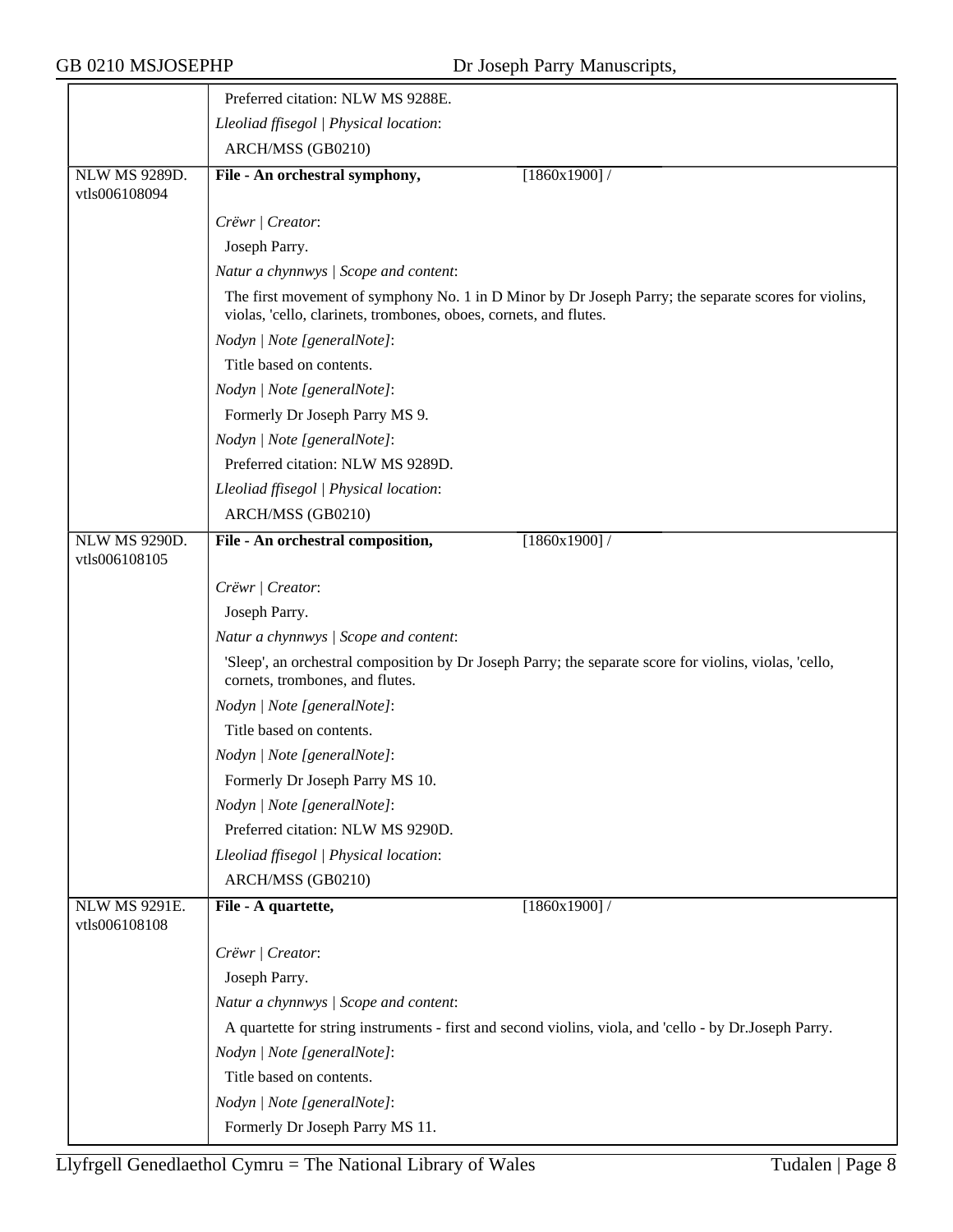|                                       | Nodyn   Note [generalNote]:                                                                                                                                                                    |
|---------------------------------------|------------------------------------------------------------------------------------------------------------------------------------------------------------------------------------------------|
|                                       | Preferred citation: NLW MS 9291E.                                                                                                                                                              |
|                                       | Lleoliad ffisegol   Physical location:                                                                                                                                                         |
|                                       | ARCH/MSS (GB0210)                                                                                                                                                                              |
| NLW MS 9292D.<br>vtls006108113        | File - 'Dwynwen',<br>1886/                                                                                                                                                                     |
|                                       | Crëwr   Creator:                                                                                                                                                                               |
|                                       | Gwynionydd, 1821-1891.                                                                                                                                                                         |
|                                       | Natur a chynnwys / Scope and content:                                                                                                                                                          |
|                                       | A chorus for male voices, entitled 'Dwynwen', by Dr Joseph Parry, with words by Benjamin Williams<br>(Gwynionydd), 1886.                                                                       |
|                                       | Nodyn   Note [generalNote]:                                                                                                                                                                    |
|                                       | Original title.                                                                                                                                                                                |
|                                       | Nodyn   Note [generalNote]:                                                                                                                                                                    |
|                                       | Formerly Dr Joseph Parry MS 12.                                                                                                                                                                |
|                                       | Nodyn   Note [generalNote]:                                                                                                                                                                    |
|                                       | Preferred citation: NLW MS 9292D.                                                                                                                                                              |
|                                       | Lleoliad ffisegol   Physical location:                                                                                                                                                         |
|                                       | ARCH/MSS (GB0210)                                                                                                                                                                              |
| <b>NLW MS 9293E.</b><br>vtls006108123 | File - 'Yr Ystorm',<br>$[1860x1900]$ /                                                                                                                                                         |
|                                       | Crëwr   Creator:                                                                                                                                                                               |
|                                       | Hwfa Môn, 1823-1905                                                                                                                                                                            |
|                                       | Natur a chynnwys / Scope and content:                                                                                                                                                          |
|                                       | 'Yr Ystorm', a song arranged for tenor and bass by Dr Joseph Parry with words by Rowland Williams<br>(Hwfa Môn).                                                                               |
|                                       | Nodyn   Note [generalNote]:                                                                                                                                                                    |
|                                       | Original title.                                                                                                                                                                                |
|                                       | Nodyn   Note [generalNote]:                                                                                                                                                                    |
|                                       | Formerly Dr Joseph Parry MS 13.                                                                                                                                                                |
|                                       | Nodyn   Note [generalNote]:                                                                                                                                                                    |
|                                       | Preferred citation: NLW MS 9293E.                                                                                                                                                              |
|                                       | Lleoliad ffisegol   Physical location:                                                                                                                                                         |
|                                       | ARCH/MSS (GB0210)                                                                                                                                                                              |
| <b>NLW MS 9294E.</b><br>vtls006108128 | File - Compositions for the piano,<br>[1860x1900]                                                                                                                                              |
|                                       | Crëwr   Creator:                                                                                                                                                                               |
|                                       | Joseph Parry.                                                                                                                                                                                  |
|                                       | Natur a chynnwys / Scope and content:                                                                                                                                                          |
|                                       | A group of compositions for the piano by Dr Joseph Parry: Sonata No. 1 in C Minor; Sonata No. 2 in G;<br>Sonata No. 3 in E Minor; 'Recollections of the Fireside'; and a fragment of a sonata. |
|                                       | Nodyn   Note [generalNote]:                                                                                                                                                                    |
|                                       | Title based on contents.                                                                                                                                                                       |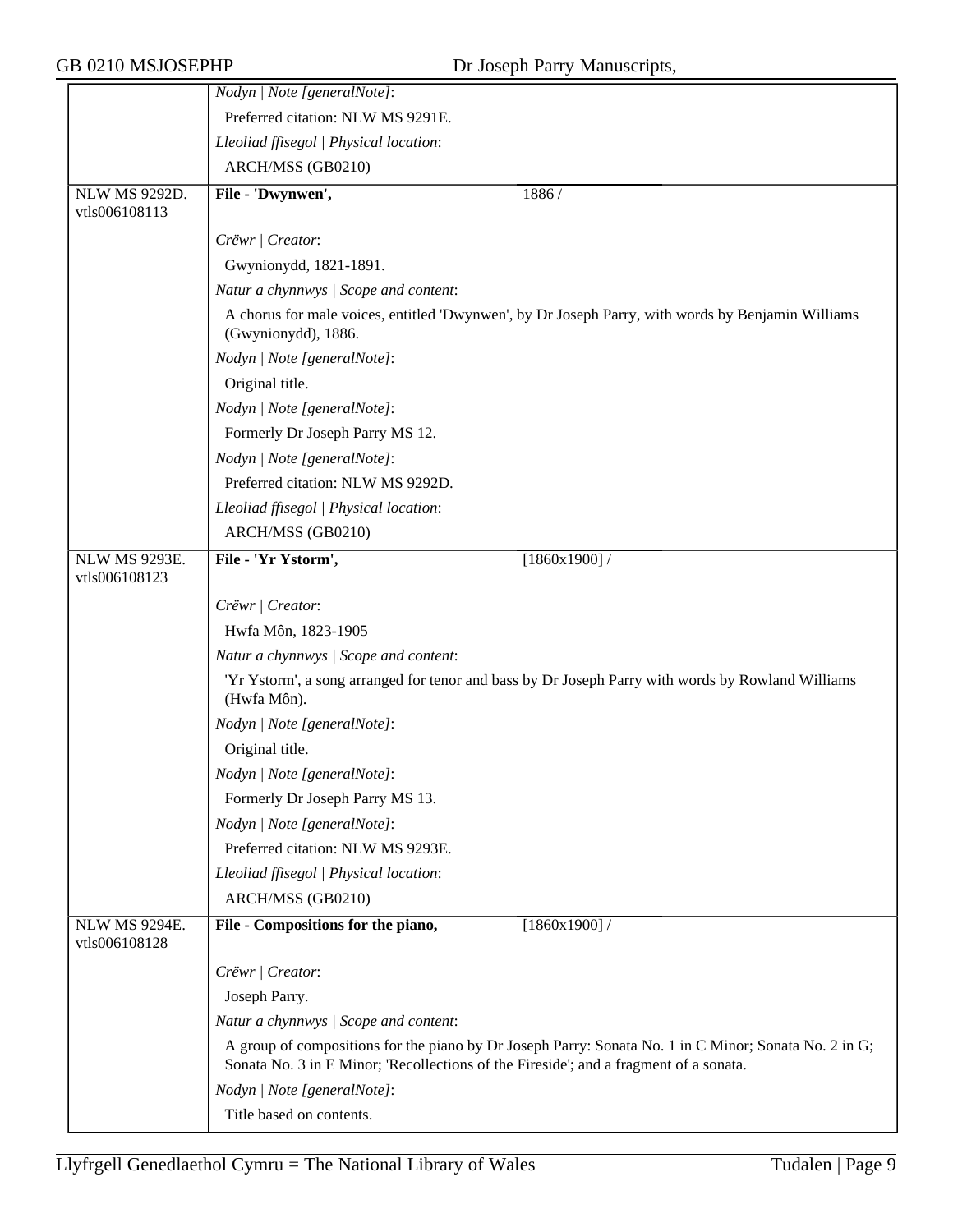|                                       | Nodyn   Note [generalNote]:                                                                                                                                                                                                                                                                                                                                                                                                                                                                                                                                                                                              |
|---------------------------------------|--------------------------------------------------------------------------------------------------------------------------------------------------------------------------------------------------------------------------------------------------------------------------------------------------------------------------------------------------------------------------------------------------------------------------------------------------------------------------------------------------------------------------------------------------------------------------------------------------------------------------|
|                                       | Formerly Dr Joseph Parry MS 14.                                                                                                                                                                                                                                                                                                                                                                                                                                                                                                                                                                                          |
|                                       | Nodyn   Note [generalNote]:                                                                                                                                                                                                                                                                                                                                                                                                                                                                                                                                                                                              |
|                                       | Preferred citation: NLW MS 9294E.                                                                                                                                                                                                                                                                                                                                                                                                                                                                                                                                                                                        |
|                                       | Lleoliad ffisegol   Physical location:                                                                                                                                                                                                                                                                                                                                                                                                                                                                                                                                                                                   |
|                                       | ARCH/MSS (GB0210)                                                                                                                                                                                                                                                                                                                                                                                                                                                                                                                                                                                                        |
| <b>NLW MS 9295E.</b>                  | File - A fantasia on Welsh airs,<br>[1860x1900]                                                                                                                                                                                                                                                                                                                                                                                                                                                                                                                                                                          |
| vtls006108153                         |                                                                                                                                                                                                                                                                                                                                                                                                                                                                                                                                                                                                                          |
|                                       | Crëwr   Creator:                                                                                                                                                                                                                                                                                                                                                                                                                                                                                                                                                                                                         |
|                                       | Joseph Parry.                                                                                                                                                                                                                                                                                                                                                                                                                                                                                                                                                                                                            |
|                                       | Natur a chynnwys / Scope and content:                                                                                                                                                                                                                                                                                                                                                                                                                                                                                                                                                                                    |
|                                       | A fantasia on Welsh airs for violin and piano, by Dr Joseph Parry, with a rough draft and a copy of the<br>score.                                                                                                                                                                                                                                                                                                                                                                                                                                                                                                        |
|                                       | Nodyn   Note [generalNote]:                                                                                                                                                                                                                                                                                                                                                                                                                                                                                                                                                                                              |
|                                       | Title based on contents.                                                                                                                                                                                                                                                                                                                                                                                                                                                                                                                                                                                                 |
|                                       | Nodyn   Note [generalNote]:                                                                                                                                                                                                                                                                                                                                                                                                                                                                                                                                                                                              |
|                                       | Formerly Dr Joseph Parry MS 15.                                                                                                                                                                                                                                                                                                                                                                                                                                                                                                                                                                                          |
|                                       | Nodyn   Note [generalNote]:                                                                                                                                                                                                                                                                                                                                                                                                                                                                                                                                                                                              |
|                                       | Preferred citation: NLW MS 9295E.                                                                                                                                                                                                                                                                                                                                                                                                                                                                                                                                                                                        |
|                                       | Lleoliad ffisegol   Physical location:                                                                                                                                                                                                                                                                                                                                                                                                                                                                                                                                                                                   |
|                                       | ARCH/MSS (GB0210)                                                                                                                                                                                                                                                                                                                                                                                                                                                                                                                                                                                                        |
| <b>NLW MS 9296E.</b><br>vtls006108166 | File - Anthems and songs,<br>1870-1890 /                                                                                                                                                                                                                                                                                                                                                                                                                                                                                                                                                                                 |
|                                       | Crëwr   Creator:                                                                                                                                                                                                                                                                                                                                                                                                                                                                                                                                                                                                         |
|                                       | Joseph Parry.                                                                                                                                                                                                                                                                                                                                                                                                                                                                                                                                                                                                            |
|                                       | Natur a chynnwys / Scope and content:                                                                                                                                                                                                                                                                                                                                                                                                                                                                                                                                                                                    |
|                                       | A collection of anthems and songs by, and partly in the autograph of Dr Joseph Parry; a short anthem<br>('Holy! Holy! Santaidd! Santaidd!'), 1890; a chorale ('Inspirer and hearer of Prayer'); a fragment of an<br>anthem ('Teilwng yw'r Oen'), 1889; 'adroddgan: Moses Bach'; 'The two Christmas Eves'; ballad: 'Gwraig<br>y Morwr', 1870; a part-song in memory of the late Mr Idris Williams, Porth, and a hymn-tune 'Haydn';<br>'Old memories: Y dyddiau gynt'; 'I fyny bo'r nod'; 'Deuawd Genedlgarol: y ddau wladgarwr; A National<br>Duett: The two patriots'; ballad: 'Y Fam a'i phlentyn'; and 'Cloch y Llan'. |
|                                       | Nodyn   Note [generalNote]:                                                                                                                                                                                                                                                                                                                                                                                                                                                                                                                                                                                              |
|                                       | Title based on contents.                                                                                                                                                                                                                                                                                                                                                                                                                                                                                                                                                                                                 |
|                                       | Nodyn   Note [generalNote]:                                                                                                                                                                                                                                                                                                                                                                                                                                                                                                                                                                                              |
|                                       | Formerly Dr Joseph Parry MS 16.                                                                                                                                                                                                                                                                                                                                                                                                                                                                                                                                                                                          |
|                                       | Nodyn   Note [generalNote]:                                                                                                                                                                                                                                                                                                                                                                                                                                                                                                                                                                                              |
|                                       | Preferred citation: NLW MS 9296E.                                                                                                                                                                                                                                                                                                                                                                                                                                                                                                                                                                                        |
|                                       | Lleoliad ffisegol   Physical location:                                                                                                                                                                                                                                                                                                                                                                                                                                                                                                                                                                                   |
|                                       |                                                                                                                                                                                                                                                                                                                                                                                                                                                                                                                                                                                                                          |
|                                       | ARCH/MSS (GB0210)                                                                                                                                                                                                                                                                                                                                                                                                                                                                                                                                                                                                        |
| <b>NLW MS 9297E.</b><br>vtls006108181 | File - Organ music and miscellanea,<br>1862-1896 /                                                                                                                                                                                                                                                                                                                                                                                                                                                                                                                                                                       |
|                                       | Crëwr   Creator:                                                                                                                                                                                                                                                                                                                                                                                                                                                                                                                                                                                                         |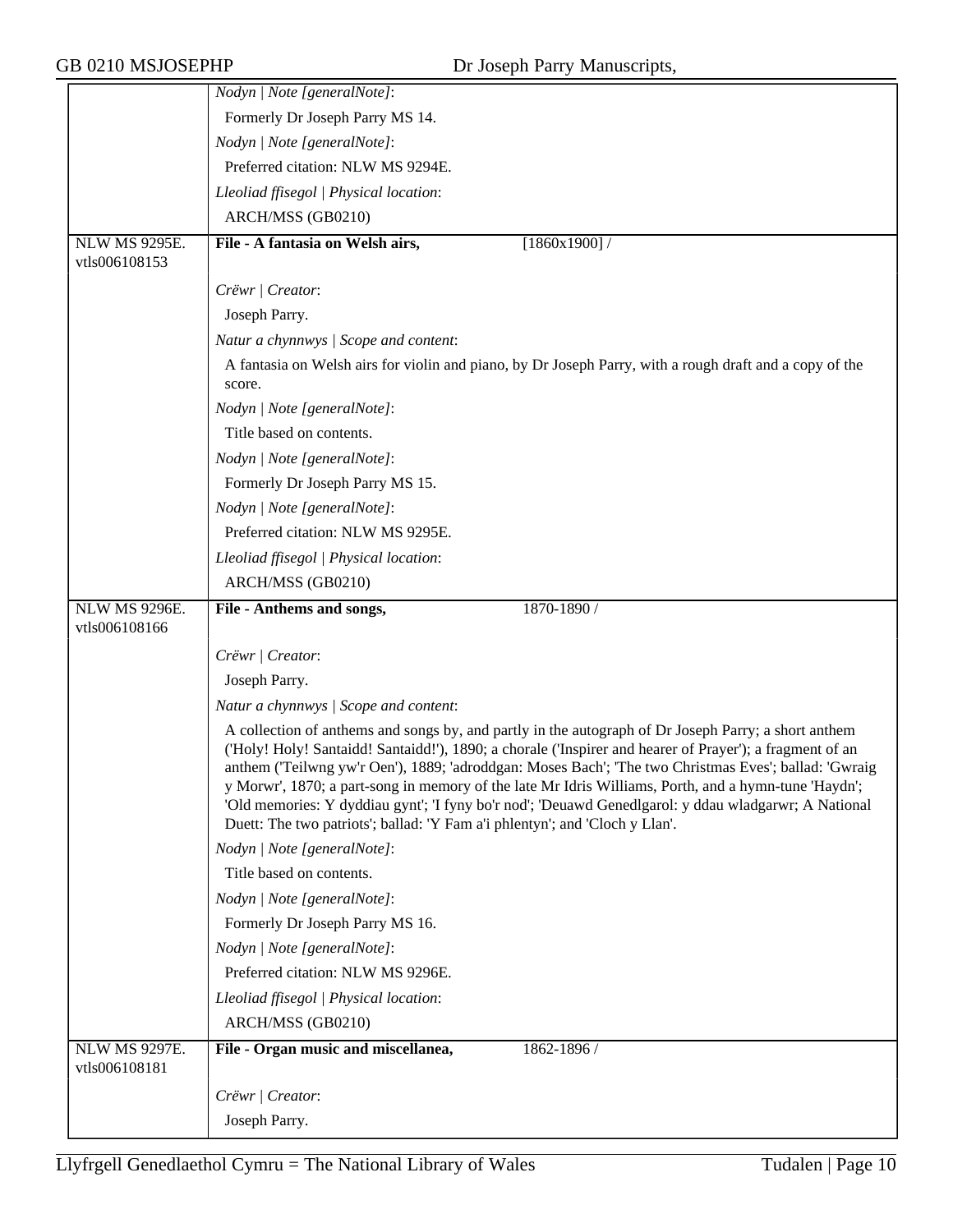|                                | Natur a chynnwys / Scope and content:                                                                                                                                                                                                                                                                                                                                                                                                                                                                                                                                                                                                                                                                                                                                                   |
|--------------------------------|-----------------------------------------------------------------------------------------------------------------------------------------------------------------------------------------------------------------------------------------------------------------------------------------------------------------------------------------------------------------------------------------------------------------------------------------------------------------------------------------------------------------------------------------------------------------------------------------------------------------------------------------------------------------------------------------------------------------------------------------------------------------------------------------|
|                                | Organ preludes and fugues composed by Joseph Parry in 1862; preludium and fugue, 1863; six melodies<br>for the organ dedicated to J. A. Jones, 1864; 'A seaside reverie'; parts of 'Arianwen', 'Yr hen Gerddor',<br>etc.; a galop in E Flat; tunes: 'A welsoch chwi ef?', and Lully, 1896; and a sheet bearing the following<br>holograph note - 'It affords me very much pleasure to be able to record the completion of this (my first<br>attempt) in a dramatic work, began in February 1876, continued to write till April 76, when I suspended<br>its composition till end of Dec. 76, from which time I have given to this work my leisure hours; and<br>completed this day Wednesday, February the 7th, 1877. Joseph Parry'.                                                     |
|                                | Nodyn   Note [generalNote]:                                                                                                                                                                                                                                                                                                                                                                                                                                                                                                                                                                                                                                                                                                                                                             |
|                                | Title based on contents.                                                                                                                                                                                                                                                                                                                                                                                                                                                                                                                                                                                                                                                                                                                                                                |
|                                | Nodyn   Note [generalNote]:                                                                                                                                                                                                                                                                                                                                                                                                                                                                                                                                                                                                                                                                                                                                                             |
|                                | Formerly Dr Joseph Parry MS 17.                                                                                                                                                                                                                                                                                                                                                                                                                                                                                                                                                                                                                                                                                                                                                         |
|                                | Nodyn   Note [generalNote]:                                                                                                                                                                                                                                                                                                                                                                                                                                                                                                                                                                                                                                                                                                                                                             |
|                                | Preferred citation: NLW MS 9297E.                                                                                                                                                                                                                                                                                                                                                                                                                                                                                                                                                                                                                                                                                                                                                       |
|                                | Lleoliad ffisegol   Physical location:                                                                                                                                                                                                                                                                                                                                                                                                                                                                                                                                                                                                                                                                                                                                                  |
|                                | ARCH/MSS (GB0210)                                                                                                                                                                                                                                                                                                                                                                                                                                                                                                                                                                                                                                                                                                                                                                       |
| NLW MS 9459F.<br>vtls004502157 | $[1874x1899]$ /<br>136 ff.; 475 x 285 mm.<br>File - Llyfr emynau a thonau,                                                                                                                                                                                                                                                                                                                                                                                                                                                                                                                                                                                                                                                                                                              |
|                                | Crëwr   Creator:                                                                                                                                                                                                                                                                                                                                                                                                                                                                                                                                                                                                                                                                                                                                                                        |
|                                | Joseph Parry.                                                                                                                                                                                                                                                                                                                                                                                                                                                                                                                                                                                                                                                                                                                                                                           |
|                                | Natur a chynnwys / Scope and content:                                                                                                                                                                                                                                                                                                                                                                                                                                                                                                                                                                                                                                                                                                                                                   |
|                                | A large scrap-book containing a collection of tunes and hymns assembled by Dr. Joseph Parry, most of<br>the hymns being in the form of cuttings from hymnals with a number of holograph contributions, the<br>tunes composed or arranged by the compiler.                                                                                                                                                                                                                                                                                                                                                                                                                                                                                                                               |
|                                | Nodyn   Note [generalNote]:                                                                                                                                                                                                                                                                                                                                                                                                                                                                                                                                                                                                                                                                                                                                                             |
|                                | Title based on contents.                                                                                                                                                                                                                                                                                                                                                                                                                                                                                                                                                                                                                                                                                                                                                                |
|                                | Nodyn / Note [generalNote]:                                                                                                                                                                                                                                                                                                                                                                                                                                                                                                                                                                                                                                                                                                                                                             |
|                                | Formerly Dr Joseph Parry MS 18.                                                                                                                                                                                                                                                                                                                                                                                                                                                                                                                                                                                                                                                                                                                                                         |
|                                | Nodyn   Note [generalNote]:                                                                                                                                                                                                                                                                                                                                                                                                                                                                                                                                                                                                                                                                                                                                                             |
|                                | Preferred citation: NLW MS 9459F.                                                                                                                                                                                                                                                                                                                                                                                                                                                                                                                                                                                                                                                                                                                                                       |
|                                | Lleoliad ffisegol   Physical location:                                                                                                                                                                                                                                                                                                                                                                                                                                                                                                                                                                                                                                                                                                                                                  |
|                                | ARCH/MSS (GB0210)                                                                                                                                                                                                                                                                                                                                                                                                                                                                                                                                                                                                                                                                                                                                                                       |
| NLW MS 9660B.<br>vtls004518803 | File - Presentation to Dr. Joseph Parry,<br>1871.                                                                                                                                                                                                                                                                                                                                                                                                                                                                                                                                                                                                                                                                                                                                       |
|                                | Natur a chynnwys / Scope and content:                                                                                                                                                                                                                                                                                                                                                                                                                                                                                                                                                                                                                                                                                                                                                   |
|                                | Letters and press cuttings relating to the presentation made to Joseph Parry in London on 24 July 1871<br>(see Dulais Rhys, Joseph Parry: Bachgen Bach o Ferthyr (Cardiff, 1998),pp. 34-36). Most of the letters<br>are addressed to John Griffith (Gohebydd) and the correspondents include Sir Thomas D. Lloyd, Bart.,<br>Bronwydd; E. M. Richards; Robert Jones, Old Bailey; Brinley Richards; George Osborne Morgan; John<br>Griffith, Merthyr Tydvil; Morgan Lloyd, Dolgelley; Love Jones Parry; Henry Austin Bruce; Henry<br>Richard [signature cut away]; William Jones (Gwrgant); Manuel Garcia, Royal Academy of Music;<br>John Griffiths, Neath; [Sir] Hugh Owen; Richard Davies, M.P.; Watkin Williams, M.P.; J. H. Puleston,<br>London; and J. Cynddylan Jones, Barnsburgh. |
|                                | Nodyn   Note [generalNote]:                                                                                                                                                                                                                                                                                                                                                                                                                                                                                                                                                                                                                                                                                                                                                             |
|                                | Title based on contents.                                                                                                                                                                                                                                                                                                                                                                                                                                                                                                                                                                                                                                                                                                                                                                |
|                                | Nodyn   Note [generalNote]:                                                                                                                                                                                                                                                                                                                                                                                                                                                                                                                                                                                                                                                                                                                                                             |